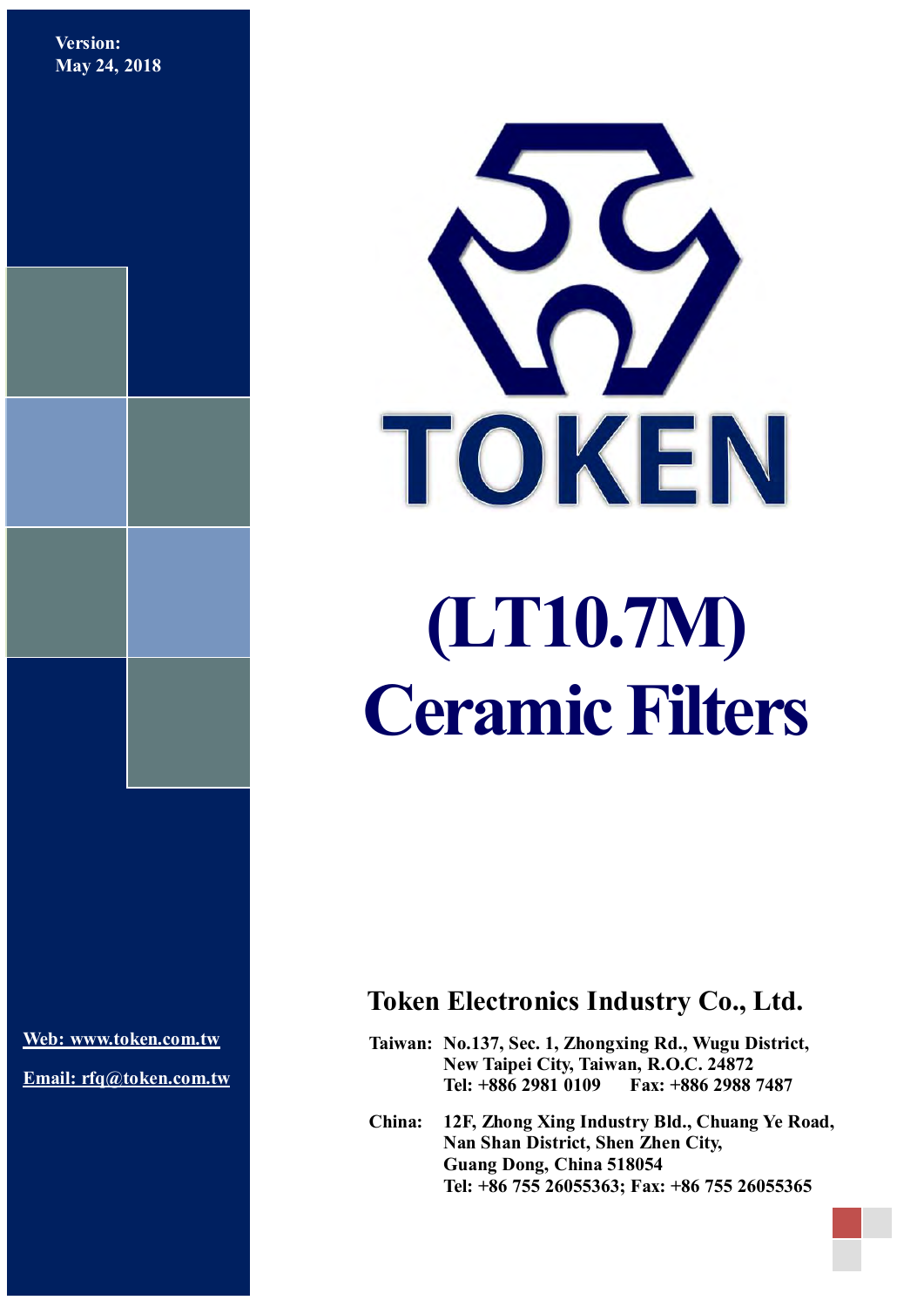

# **Product Introduction**

# **Token (LT10.7M) ceramic filters are compatible with Murata SFELF10M7.**

#### **Features :**

 $\overline{a}$ 

- $\bullet$  Change in center frequency is typically within  $\pm 30$ ppm/°C at -20°C to +80°C.
- Various band widths are available for applications in wide to narrow bands.
- Low loss, favorable waveform symmetry, and high selectivity.
- These miniature filters have high mechanical strength.
- Excellent shape factor of frequency response.
- Small dispersion and stable characteristics.
- Good waveform symmetry.
- High reliability.

Token LT10.7M series are monolithic devices which utilize the energy-trapped thickness vibration-mode. This principle of operation is based upon the fact that an excellent resonating element with low spurious vibration can be obtained by adhering to certain theoretical parameters of design. These parameters include the physical dimensions of the peizo element, the electrode pattern, and the associated mass loading effect of the electrodes.



Token categorizes the LT 10.7 family according to rank of center

frequency. This ranking indicates that a given LT 10.7 will be marked with one of the colors listed in the following [chart](file:///D:/0-WebSite/0-TokenTaiwan/Token%20Taiwan/filter/filters-lt107m.htm) and will exhibit the center frequency in [Technical Characteristics Table.](file:///D:/0-WebSite/0-TokenTaiwan/Token%20Taiwan/filter/filters-lt107m.htm)

The (LT10.7M) offers three series: LT10.7M for FM Receiver (Compatible Murata SFELF10M7), LT10.7M A10 Insertion Loss  $2.5\pm2.0$  dB  $\sim$  4.5 $\pm2.0$  dB (Compatible Murata SFELF10M7 A10), and LT10.7M Wide Band-width 950 kHz at 20dB/Narrow Band-width 95 kHz at 20dB (Compatible Murata Filter SFELF10M7 DBS Receiver).

(LT10.7M) Narrow Band-width series features stable low spurious and temperature characteristics. This series is suitable for European car-audio or AM up conversion use that needs narrow band characteristics are stable. LT10.7M Wide Band-width series are specified to make up conventional ceramic filters which wider band characteristics not obtained.

Custom parts are available on request. Token will also produce devices outside these specifications to meet specific customer requirements, please contact our sales or link to Token official website ["Ceramic](http://www.token.com.tw/filter/index.html) Filters" for more information.

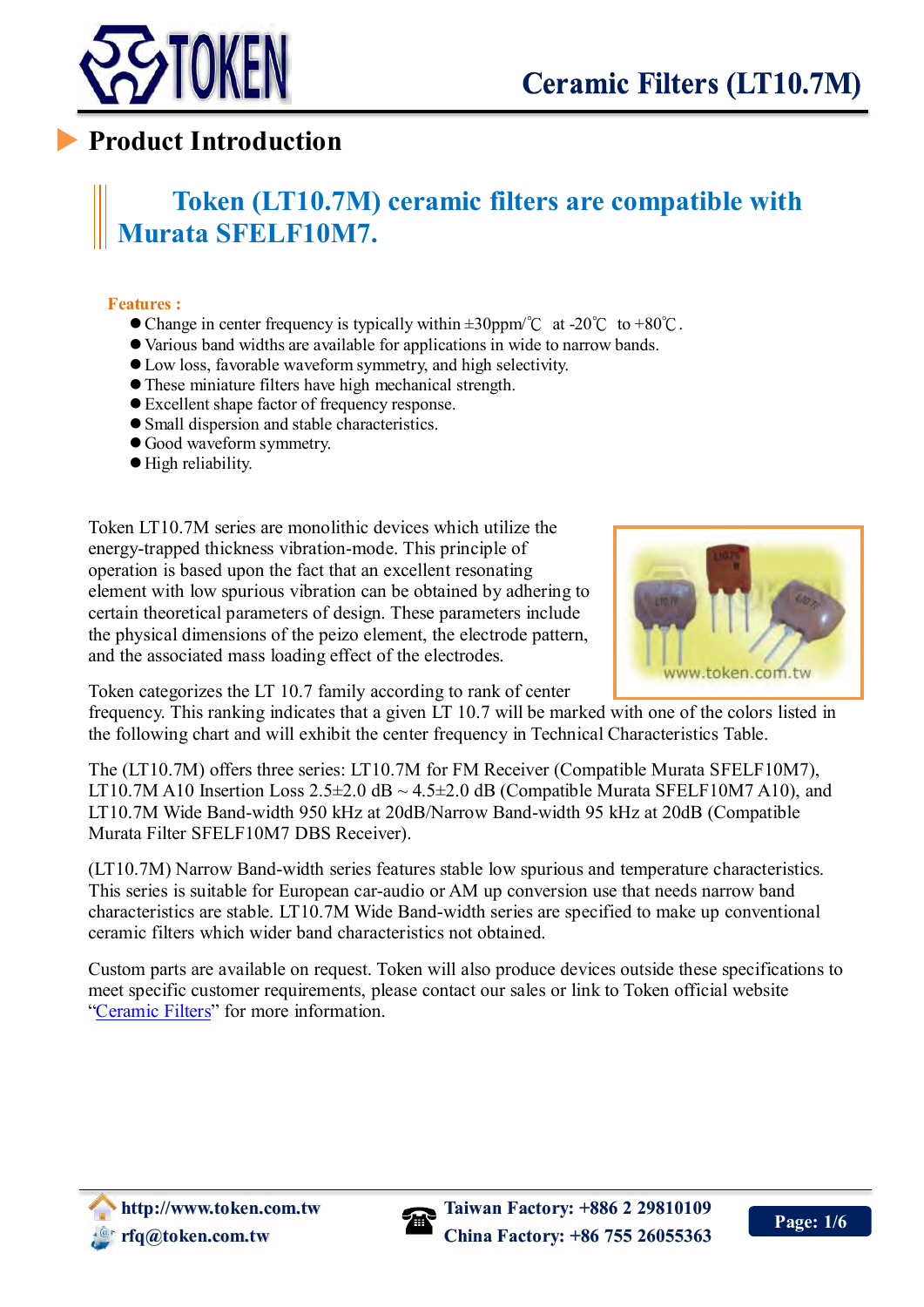

# **Dimensions**

#### **Dimensions (Unit: mm) (LT10.7M)**



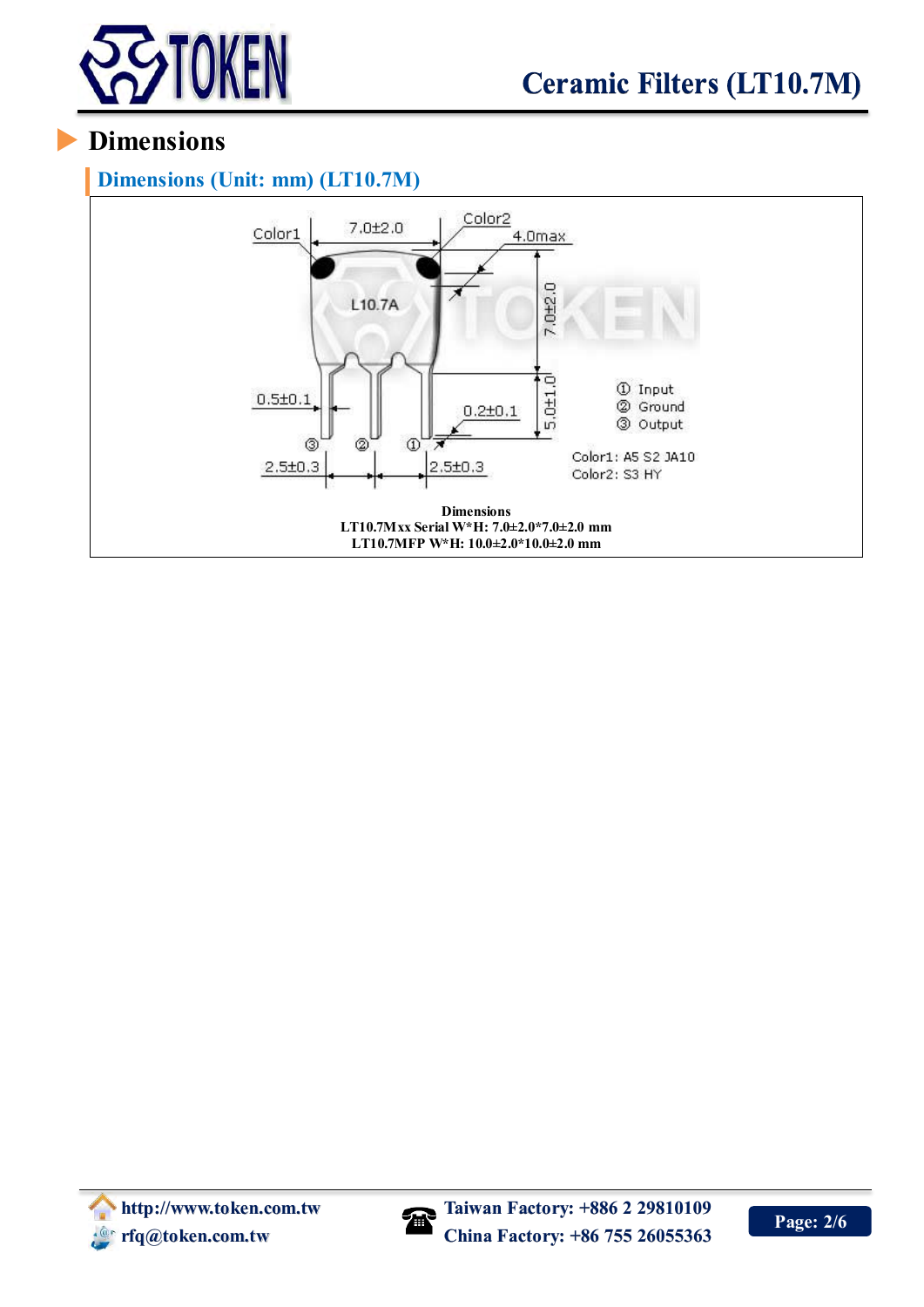

# **Technical Characteristics**

#### **(LT10.7M) For FM Receiver (Murata SFE10M7 FM-IF Compatible)**

| Part<br><b>Number</b> | <b>3dB Band Width</b><br>(kHz) | <b>20dB Band Width</b><br>$(kHz)$ max | <b>Insertion Loss (dB)</b><br>max | <b>Spurious Attenuation</b><br>$(9-12MHz)(dB)min$ |
|-----------------------|--------------------------------|---------------------------------------|-----------------------------------|---------------------------------------------------|
| LT10.7MA5             | $280 \pm 50$                   | 650                                   |                                   | 30                                                |
| <b>LT10.7MS2</b>      | $230 \pm 50$                   | 600                                   |                                   | 40                                                |
| LT10.7MS3             | 180±40                         | 520                                   |                                   | 40                                                |

**Input/Ouput Impedance: 330Ω**

### **(LT10.7M A10) Low Insertion Loss (Murata SFE10M7 A10 Compatible)**

| <b>Part Number</b>  | <b>3dB Band Width</b><br>(kHz) | <b>20dB Band Width</b><br>$(kHz)$ max | <b>Insertion Loss (dB)</b> | <b>Spurious Attenuation</b><br>$(9-12MHz)(dB)min$ |
|---------------------|--------------------------------|---------------------------------------|----------------------------|---------------------------------------------------|
| LT10.7MA5A10        | $280 \pm 50$                   | 590                                   | $2.5 \pm 2.0$              | 30                                                |
| <b>LT10.7MS2A10</b> | $230 \pm 50$                   | 520                                   | $3.0\pm2.0$                | 35                                                |
| <b>LT10.7MS3A10</b> | $180 + 40$                     | 470                                   | $3.5 \pm 1.5$              | 35                                                |
| LT10.7MJA10         | 150±40                         | 360                                   | $4.5 \pm 2.0$              | 35                                                |

**Input/Ouput Impedance: 330Ω**

#### **(LT10.7M) Wide/Narrow Band-width (Murata SFE10M7 DBS Receiver Compatible)**

| <b>3dB Band Width</b><br><b>Part Number</b><br>(kHz) | <b>20dB Band Width</b><br>$(kHz)$ max | <b>Insertion Loss (dB)</b> | <b>Spurious Attenuation</b><br>$(9-12MHz)(dB)min$ |
|------------------------------------------------------|---------------------------------------|----------------------------|---------------------------------------------------|
| $350$ min<br> LT10.7MA19                             | 950                                   | $3.0 \pm 2.0$              | 20                                                |
| $330 \pm 50$<br>LT10.7MA20                           | 680                                   | $4.0 \pm 2.0$              | 30                                                |
| $110 \pm 30$<br>LT10.7MHY                            | 350                                   | $7.0 \pm 2.0$              | 30                                                |
| $20$ min<br>LT10.7MFP                                |                                       | $6.0$ max                  | $24(10.7\pm1.0MHz)$                               |

**Input/Ouput Impedance: 470Ω(MA19), 330Ω(MA20,MHY), 600Ω(MFP)** ۰

### **Characteristics (LT10.7M)**



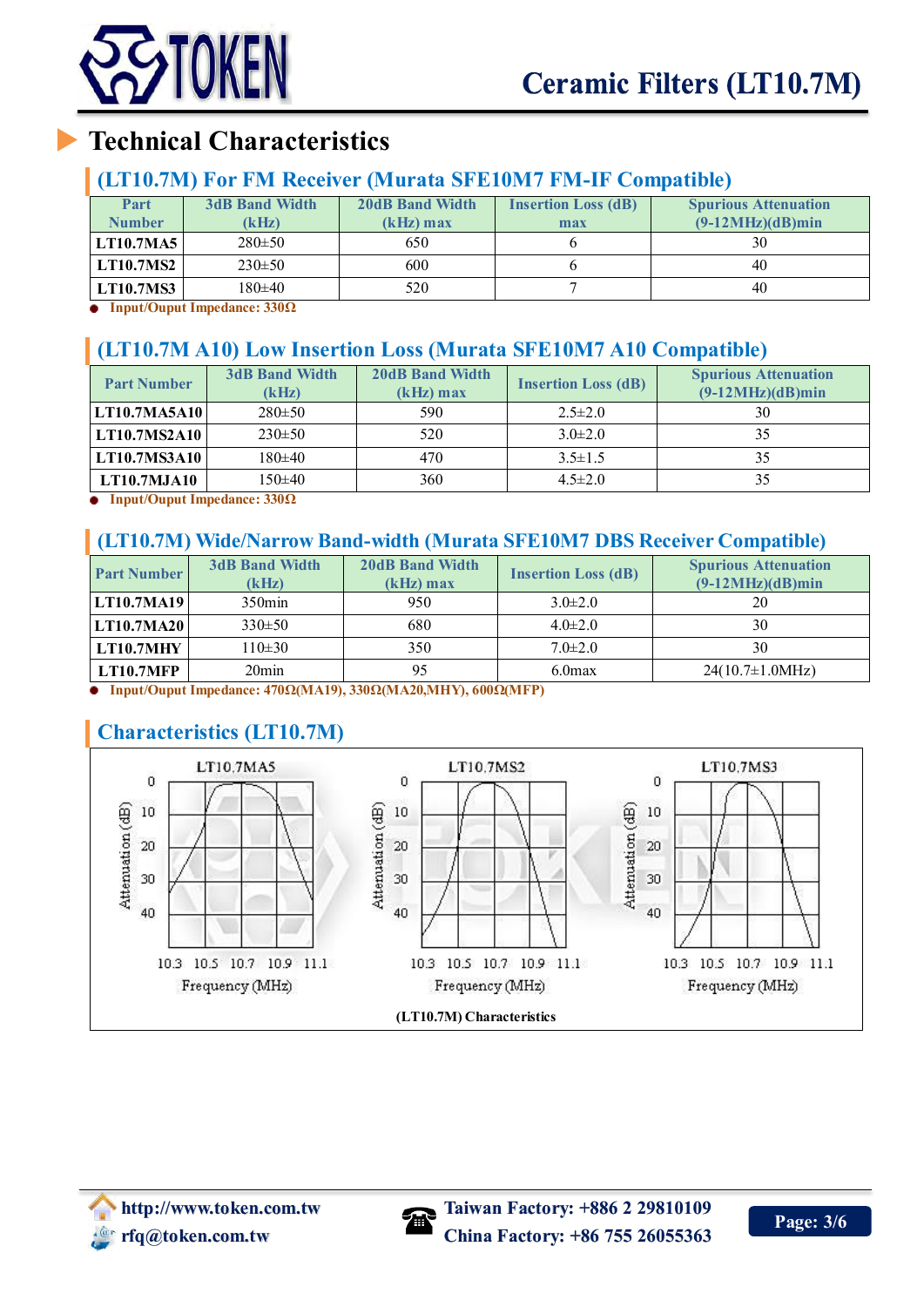



# **Test Circuit**

## **Matching Conditions & Test Circuit (LT10.7M)**

- When using filters, it is most important to match the input/output load to impedance 330 ohm (LT10.7MA19 is 470 ohm matching). Waveform symmetry is damaged when reactance is added to the input/output load.
- Two filters directly connected can be used for high selectivity. For reducing waveform variation, it is recommended to input a buffer AMP between filters.
- The LT10.7M series are of input/output symmetric structure so that in theory there is no input/output directionality. Actual circuits may use different input/output loading conditions (for example, mismatched impedance) or capacitance load. In such cases, the waveform will be a little changed by the direction of the input/output of the filter.



 $Rq + R_1 = R_2 = 330 \Omega$  $C = 10pF$ Including stray capacitance and input capacitance of RF voltmeter

#### **(LT10.7M) Test Circuit**

# **Standard Marking Color**

#### **Standard Marking Color (LT10.7M)**

| <b>Center Frequency</b> | <b>Color</b> |
|-------------------------|--------------|
| $D:10.64MHz\pm30kHz$    | <b>Black</b> |
| $B:10.67MHz\pm30kHz$    | Blue         |
| $A:10.70MHz \pm 30kHz$  | Red          |
| $C:10.73MHz\pm30kHz$    | Orange       |
| $E:10.76MHz\pm30kHz$    | White        |

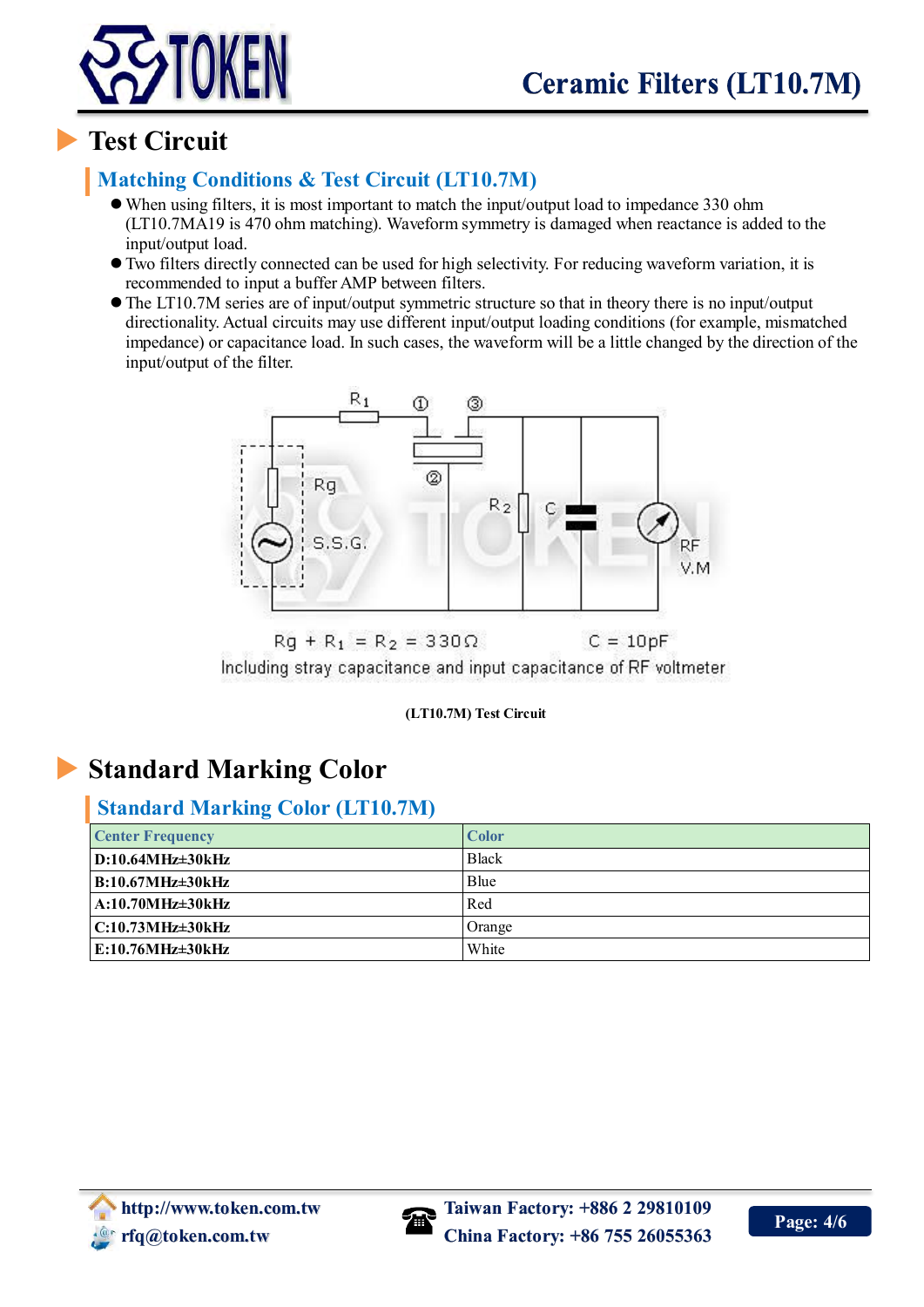

# **Order Codes**

LT10.7MA20 LT10.7MHY LT10.7MFP

## **Order Codes (LT10.7M)**

| <b>LT10.7MA5</b> | ٠ | $\mathbf A$                 |                             | P       |              |
|------------------|---|-----------------------------|-----------------------------|---------|--------------|
| Part Number      |   | Center Frequency color code |                             | Package |              |
| <b>LT10.7MA5</b> |   | $\mathsf{A}$                | 10.70MHz±30kHz Red          | P       | <b>Bulks</b> |
| <b>LT10.7MS2</b> |   | B                           | 10.67MHz±30kHz Blue         | TB      | Tab Box      |
| <b>LT10.7MS3</b> |   | $\mathbf C$                 | 10.73MHz $\pm$ 30kHz Orange |         |              |
| LT10.7MA5A10     |   | D                           | 10.64MHz±30kHz Black        |         |              |
| LT10.7MS2A10     |   | E                           | 10.76MHz±30kHz White        |         |              |
| LT10.7MS3A10     |   |                             |                             |         |              |
| LT10.7MJA10      |   |                             |                             |         |              |
| LT10.7MA19       |   |                             |                             |         |              |